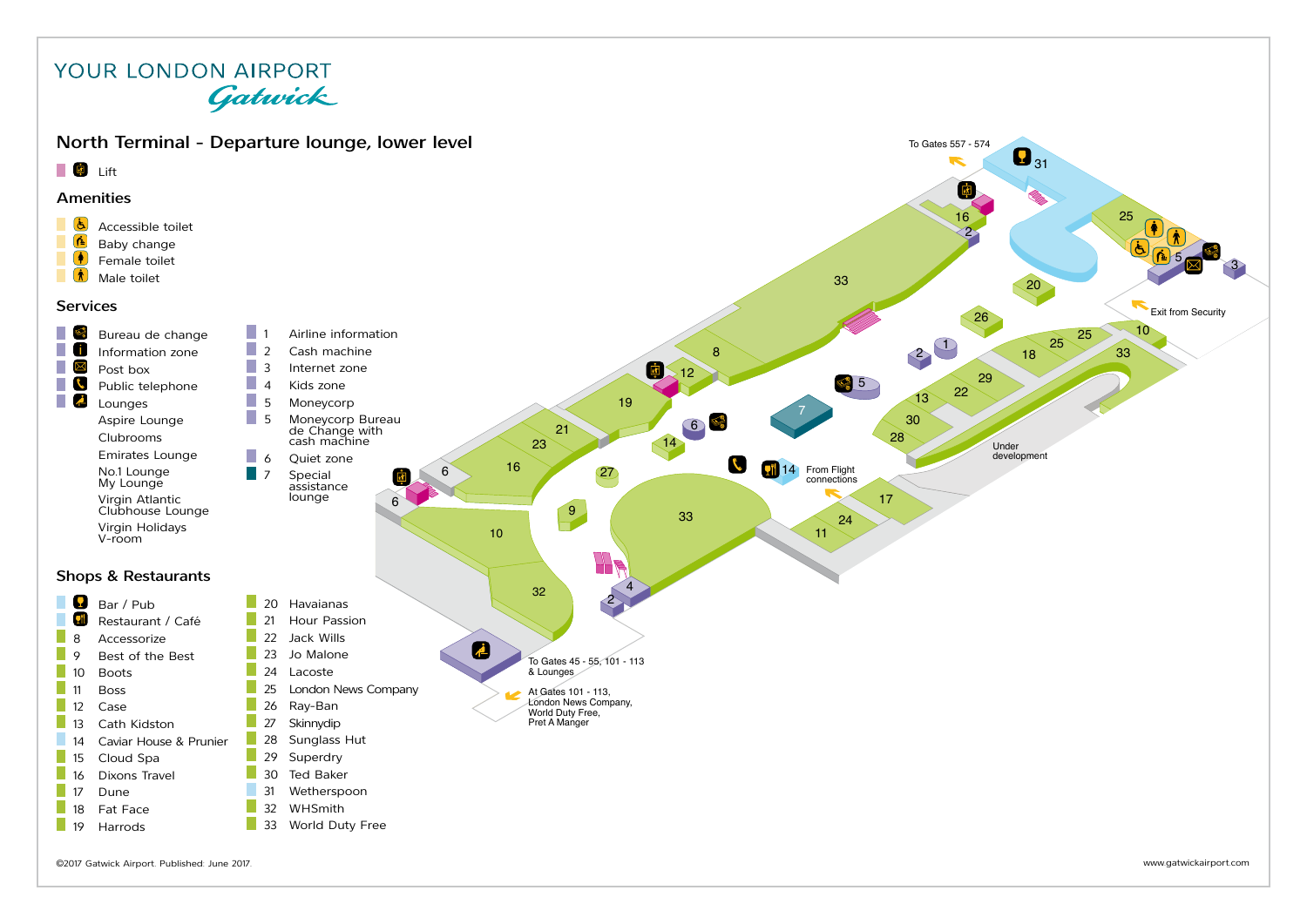### North Terminal - Check-in Level 1

**Lift** 

#### Amenities

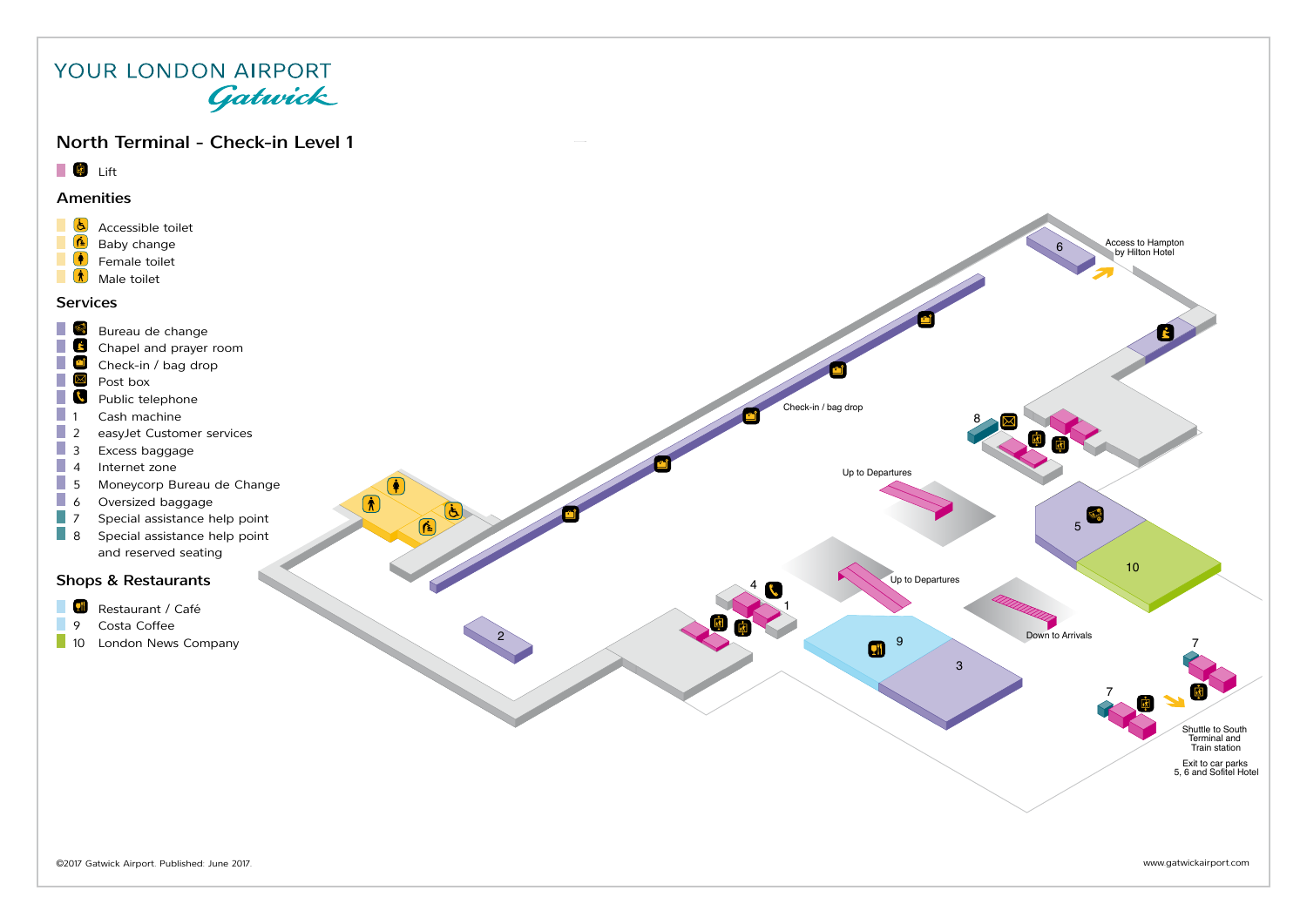#### North Terminal - Arrivals ground floor

### **Lift**

#### Amenities



7 Emirates Airline Desk

17 Shopping Collection Point



2

 $\Omega$ 

8 **a**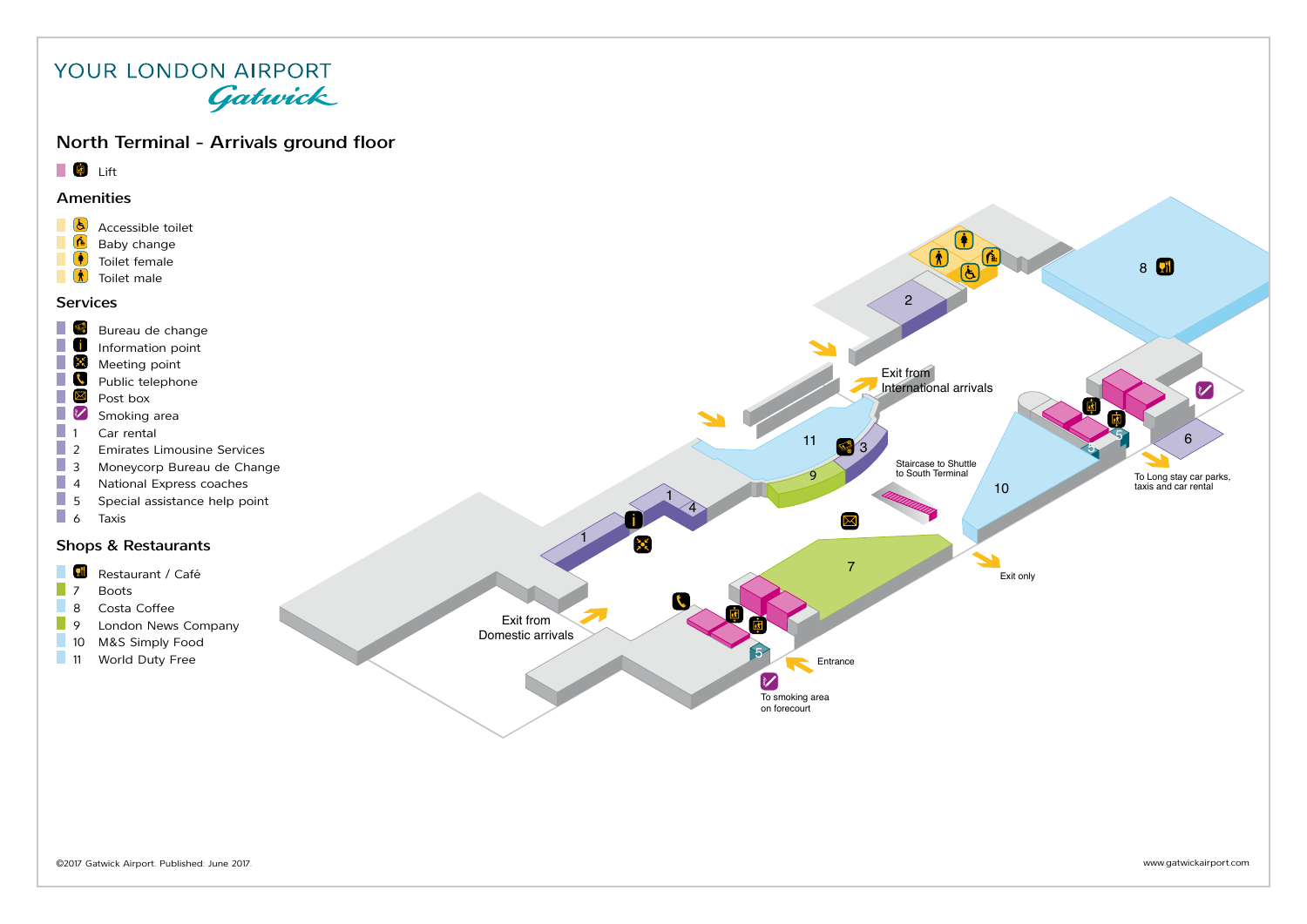#### YOUR LONDON AIRPORT Gatwick North Terminal - Check-in level 2 **Lift** 39 Amenities  $\frac{b}{\sqrt{2}}$  Accessible toilet Baby change  $\sum_{n=1}^{\infty}$ Female toilet  $\bar{N}$ Male toilet Services Bureau de change 9 Check-in ▔ Postbox  $\overline{\bullet}$  $\mathcal{C}^{\mathcal{A}}$ Public telephone  $\mathcal{C}^{\mathcal{A}}$  $\mathbf{C}^{\mathbf{b}}$ 7 Ticket desks Assistance Assistance Security Assistance and family Assistance and family  $\overline{A}$  $\overline{\mathbb{R}}$  $\boldsymbol{\mathcal{U}}$ Smoking area  $1$  Cash machine 10 4 8  $\overline{2}$ **Emirates** 9 8 3 Internet zone + printing station **Departures** 13 4 Moneycorp Bureau de **16** 7 Change with cash machine 5 Oversized baggage Zone E 7 P. Up from Level 6 Skybreak<br>
7 Special as Departures И Special assistance help point 1 Zone D 8 Assistance reception<br>9 VAT reclaim  $11^{12}$ Departures 14 9 VAT reclaim<br>10 VAT refund Premium 85 Zone C 15 lane 10 VAT refund office<br>11 Virgin Atlantic 7 11 Virgin Atlantic<br>12 Virgin Holidays 4 Virgin Holidays customer services Zone B  $3^{13}$ 6 From car parks 13 Weighing scales Zone A Zone A 2 Shops & Restaurants **Restaurant / Café** 14 Jamie Oliver Coffee Lounge<br>15 London News Company London News Company  $\triangledown$ 16 The Nicholas Culpeper